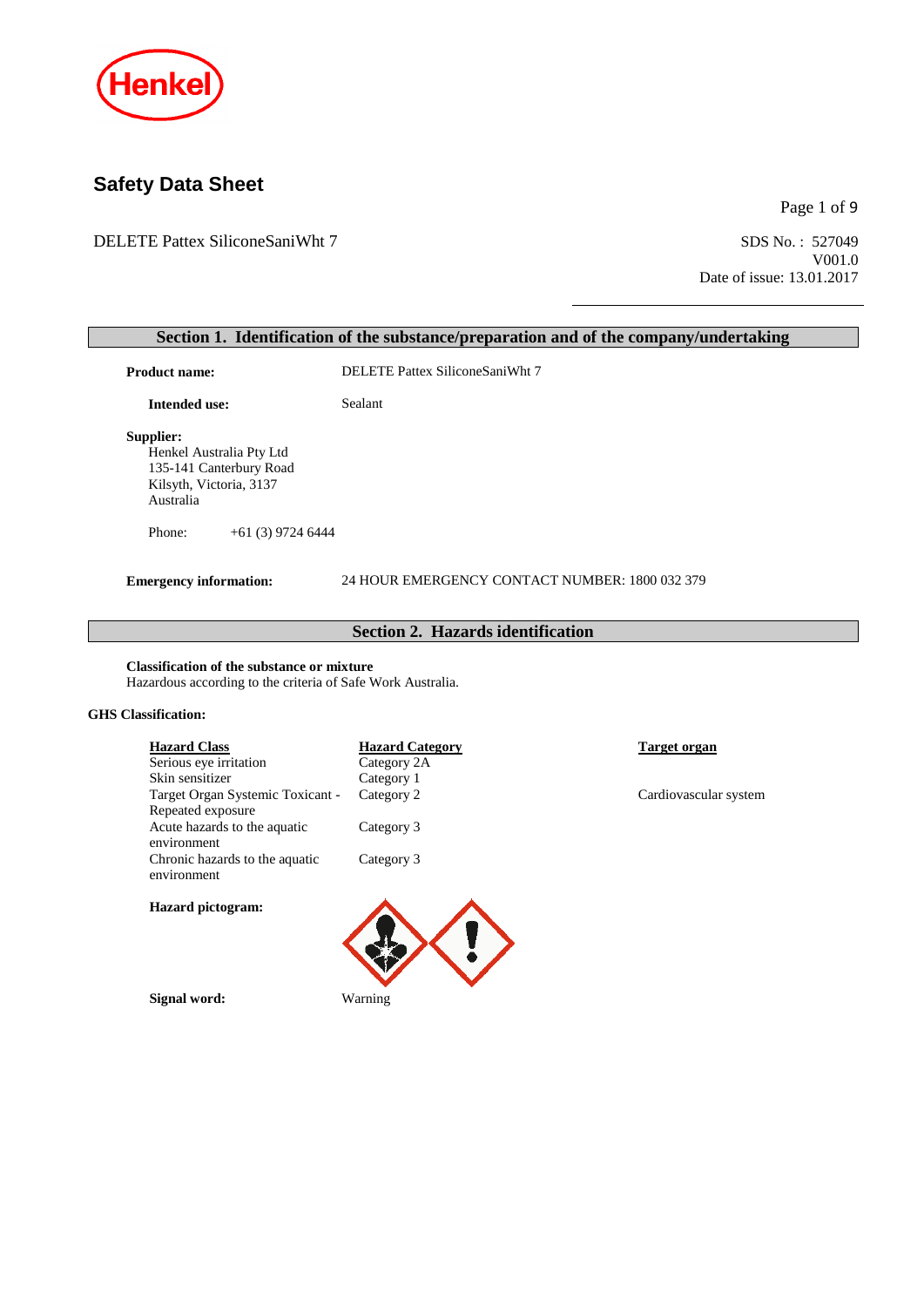| Hazard statement(s):               | H317 May cause an allergic skin reaction.<br>H319 Causes serious eye irritation.<br>H373 May cause damage to organs through prolonged or repeated exposure.<br>H412 Harmful to aquatic life with long lasting effects.                                                                                                                                                                                                                                                                          |
|------------------------------------|-------------------------------------------------------------------------------------------------------------------------------------------------------------------------------------------------------------------------------------------------------------------------------------------------------------------------------------------------------------------------------------------------------------------------------------------------------------------------------------------------|
| <b>Precautionary Statement(s):</b> |                                                                                                                                                                                                                                                                                                                                                                                                                                                                                                 |
| <b>Prevention:</b>                 | P260 Do not breathe dust/fume/gas/mist/vapours/spray.<br>P264 Wash hands thoroughly after handling.<br>P272 Contaminated work clothing should not be allowed out of the workplace.<br>P273 Avoid release to the environment.<br>P280 Wear protective gloves/protective clothing/eye protection/face protection.                                                                                                                                                                                 |
| <b>Response:</b>                   | P302+P352 IF ON SKIN: Wash with plenty of water.<br>P305+P351+P338 IF IN EYES: Rinse cautiously with water for several minutes. Remove<br>contact lenses, if present and easy to do. Continue rinsing.<br>P314 Get medical advice/attention if you feel unwell.<br>P333+P313 If skin irritation or rash occurs: Get medical advice/attention.<br>P337+P313 If eye irritation persists: Get medical advice/attention.<br>P363 Wash contaminated clothing before reuse.<br>P391 Collect spillage. |
| Disposal:                          | P501 Dispose of contents/container to an appropriate treatment and disposal facility in<br>accordance with applicable laws and regulations.                                                                                                                                                                                                                                                                                                                                                     |

#### **Dangerous Goods information:**

Not classified as Dangerous Goods according to the criteria of the Australian Code for the Transport of Dangerous Goods by Road and Rail (ADG Code).

# **Section 3. Composition / information on ingredients**

#### **Identity of ingredients:**

| <b>Chemical ingredients</b>                     | CAS-No.    | <b>Proportion</b> |
|-------------------------------------------------|------------|-------------------|
| Distillates (petroleum), hydrotreated middle    | 64742-46-7 | $10-30\%$         |
| Butan-2-one O,O',O''-(methylsilylidyne)trioxime | 22984-54-9 | $10-30\%$         |
| Butan-2-one O,O',O''-(vinylsilylidyne)trioxime  | 2224-33-1  | $< 1\%$           |
| N-(3-(Trimethoxysilyl)propyl)ethylenediamine    | 1760-24-3  | $\leq$ 1 %        |
| non hazardous ingredients~                      |            | $60 - 100\%$      |

| <b>Section 4. First aid measures</b> |                                                                                                                                       |  |
|--------------------------------------|---------------------------------------------------------------------------------------------------------------------------------------|--|
| <b>Ingestion:</b>                    | Do not induce vomiting.<br>Have victim rinse mouth thoroughly with water.<br>Seek medical advice.                                     |  |
| Skin:                                | In case of contact, immediately remove contaminated clothing and flush skin with copious<br>amounts of water.<br>Seek medical advice. |  |
| Eyes:                                | Rinse immediately with plenty of water, also under the eyelids, for at least 15 minutes.<br>Seek medical advice.                      |  |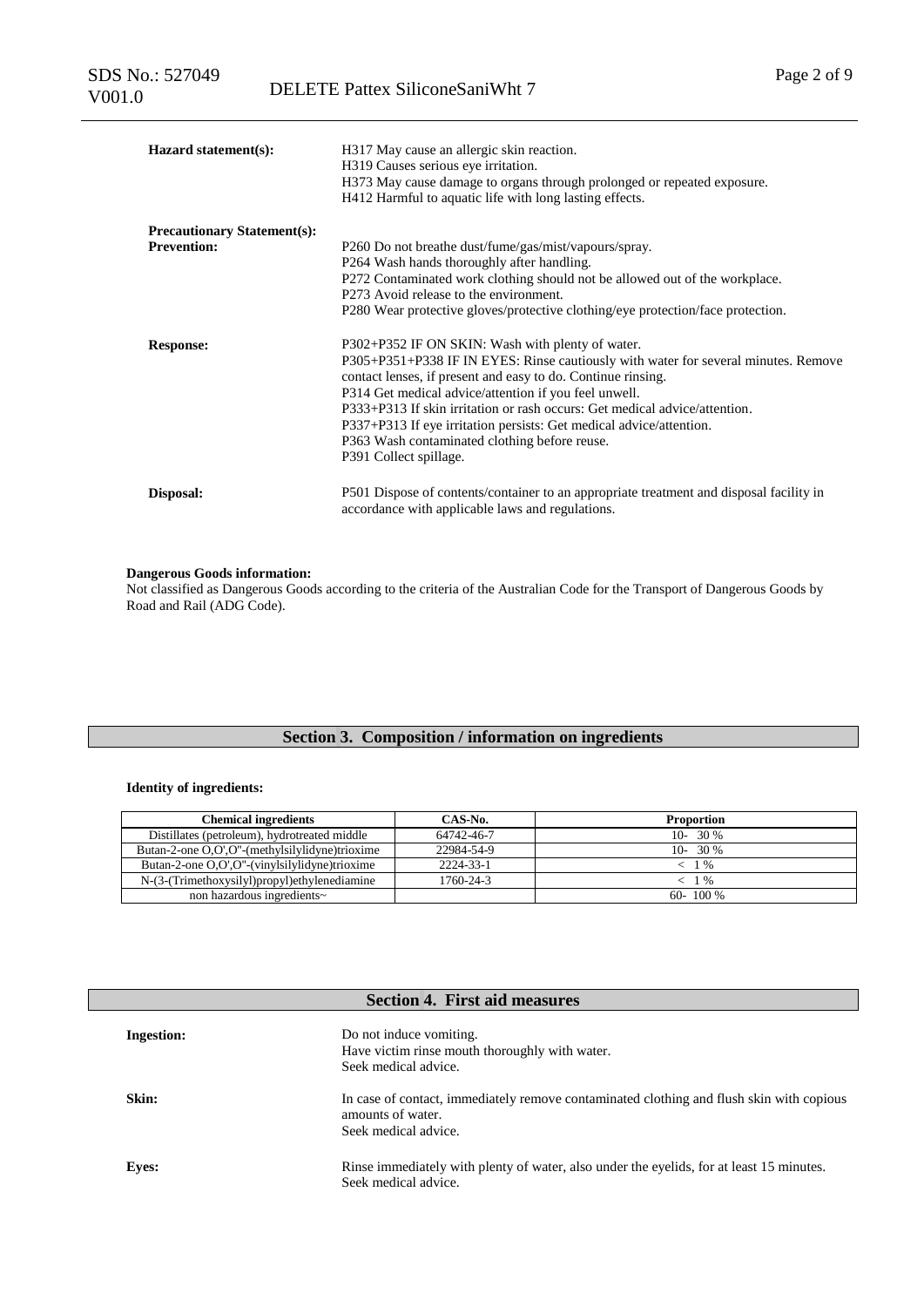| Inhalation:                                        | Move to fresh air.<br>Keep warm and in a quiet place.<br>Seek medical advice. |
|----------------------------------------------------|-------------------------------------------------------------------------------|
| <b>First Aid facilities:</b>                       | Eye wash and safety shower<br>Normal washroom facilities                      |
| <b>Medical attention and special</b><br>treatment: | Treat symptomatically.                                                        |

# **Section 5. Fire fighting measures**

| Suitable extinguishing media:                      | Carbon dioxide, foam, powder                                                                                                                                                                                                                   |
|----------------------------------------------------|------------------------------------------------------------------------------------------------------------------------------------------------------------------------------------------------------------------------------------------------|
| Decomposition products in case of<br>fire::        | Thermal decomposition can lead to release of irritating gases and vapors.<br>carbon monoxide<br>Carbon dioxide.<br>Oxides of nitrogen.<br>Silica fume<br>Thermal decomposition of this product may release formaldehyde which is a carcinogen. |
| Special protective equipment for<br>fire-fighters: | Wear full protective clothing.<br>Fire fighters should wear positive pressure self-contained breathing apparatus (SCBA).                                                                                                                       |
| <b>Additional fire fighting advice:</b>            | In case of fire, keep containers cool with water spray.<br>Collect contaminated fire fighting water separately. It must not enter drains.                                                                                                      |

# **Section 6. Accidental release measures**

| <b>Personal precautions:</b>      | Avoid contact with skin and eyes.<br>Ensure adequate ventilation.<br>Wear protective equipment.                                                                                                             |
|-----------------------------------|-------------------------------------------------------------------------------------------------------------------------------------------------------------------------------------------------------------|
| <b>Environmental precautions:</b> | Do not let product enter drains.                                                                                                                                                                            |
| Clean-up methods:                 | Scrape up as much material as possible.<br>Ensure adequate ventilation.<br>Store in a partly filled, closed container until disposal.<br>Dispose of contaminated material as waste according to Section 13. |

| Section 7. Handling and storage       |                                                                                                                                                                                   |  |
|---------------------------------------|-----------------------------------------------------------------------------------------------------------------------------------------------------------------------------------|--|
| <b>Precautions for safe handling:</b> | Ensure that workrooms are adequately ventilated.<br>Avoid contact with eyes, skin and clothing.<br>Wear suitable protective clothing, safety glasses and gloves.                  |  |
| <b>Conditions for safe storage:</b>   | Keep container tightly sealed.<br>Do not store or use near heat, spark, open flame or other sources of ignition.<br>Store in a cool, well-ventilated place.<br>$\epsilon$ + 30 °C |  |

# **Section 8. Exposure controls / personal protection**

# **National exposure standards:**

| Ingredient [Regulated substance]                | form of<br>exposure | TWA (ppm) | <b>TWA</b><br>(mg/m3) | <b>Peak Limit.</b><br>(ppm) | Peak Limit.<br>(mg/m3) | STEL (ppm) | <b>STEL</b><br>(mg/m3) |
|-------------------------------------------------|---------------------|-----------|-----------------------|-----------------------------|------------------------|------------|------------------------|
| <b>JOIL MIST. REFINED MINERAL</b><br>64742-46-7 | Mist.               |           |                       |                             |                        |            |                        |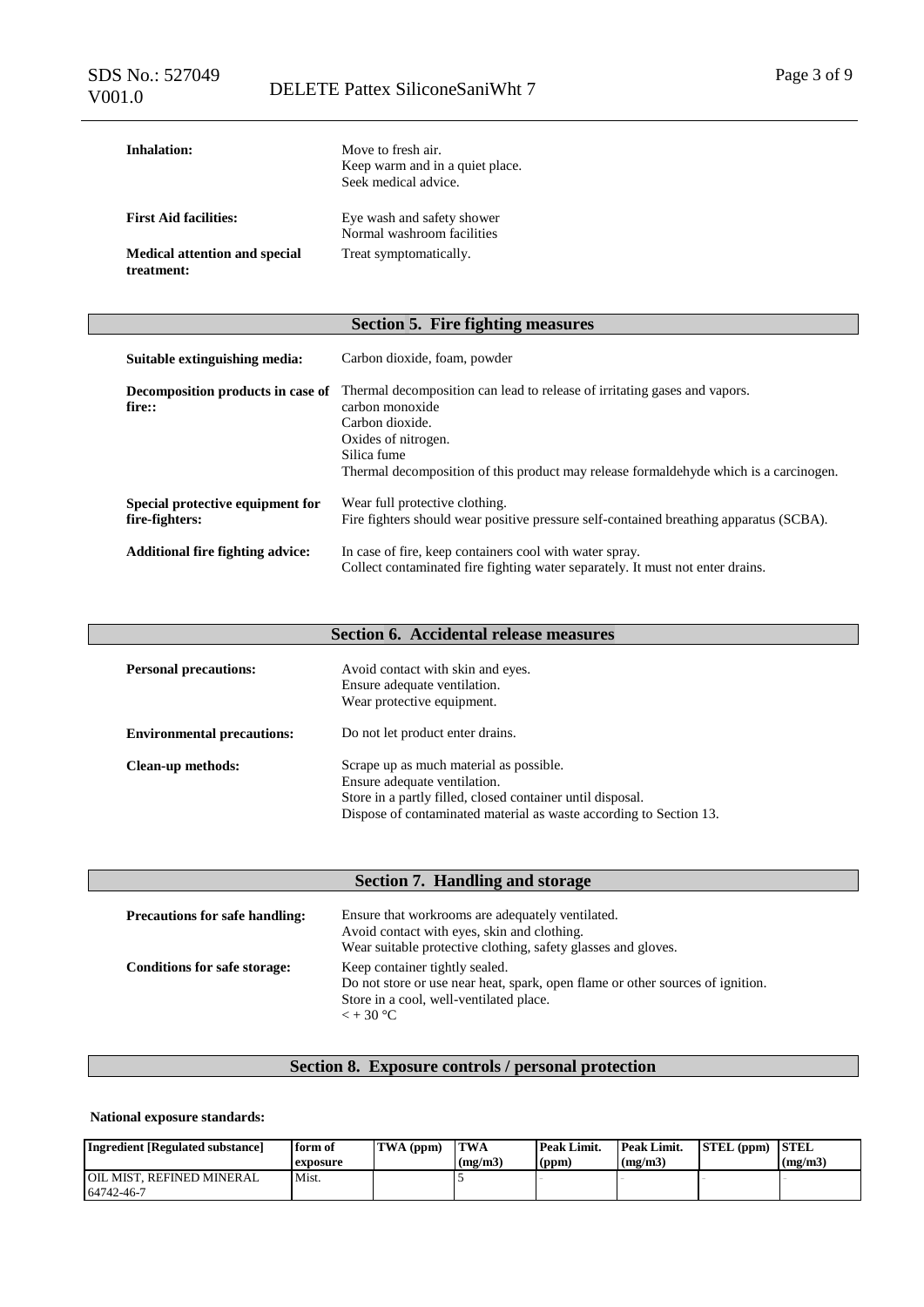| <b>Engineering controls:</b>   | Ensure good ventilation/extraction.                                                                                                                                                                                                                                                                                   |
|--------------------------------|-----------------------------------------------------------------------------------------------------------------------------------------------------------------------------------------------------------------------------------------------------------------------------------------------------------------------|
| Eye protection:                | For eye protection, use tightly fitted safety goggles and a face-shield                                                                                                                                                                                                                                               |
| <b>Skin protection:</b>        | Wear suitable protective clothing.<br>Suitable protective gloves.                                                                                                                                                                                                                                                     |
|                                | Please note that in practice the working life of chemical resistant gloves may be<br>considerably reduced as a result of many influencing factors (e.g. temperature). Suitable<br>risk assessment should be carried out by the end user. If signs of wear and tear are noticed<br>then the gloves should be replaced. |
| <b>Respiratory protection:</b> | If inhalation risk exists, wear a respirator or air supplied mask complying with the<br>requirements of AS/NZS 1715 and AS/NZS 1716.                                                                                                                                                                                  |

# **Section 9. Physical and chemical properties**

**Appearance:** white **Odor:** mild **Specific gravity:** 0.985 **Flash point:** > 100 °C (> 212 °F)<br>Density: 0.985 g/cm3 **Solubility in water:** 

Smooth 0.985 g/cm3<br>Insoluble

| Section 10. Stability and reactivity |
|--------------------------------------|
|--------------------------------------|

| <b>Stability:</b>                           | Stable under recommended storage conditions.                                                                                                                                                                   |
|---------------------------------------------|----------------------------------------------------------------------------------------------------------------------------------------------------------------------------------------------------------------|
| Conditions to avoid:                        | Avoid excessive heat and ignition sources.<br>Moisture.                                                                                                                                                        |
| Incompatible materials:                     | Strong oxidizing agents.<br>Polymerises in presence of water.<br>Reaction with strong acids.<br>Reaction with strong bases                                                                                     |
| <b>Hazardous decomposition</b><br>products: | Thermal decomposition can lead to release of irritating gases and vapors.<br>Carbon monoxide.<br>Carbon dioxide.<br>Oxides of nitrogen.<br>At higher temperatures $(>150C)$ may release formaldehyde (traces). |

# **Section 11. Toxicological information**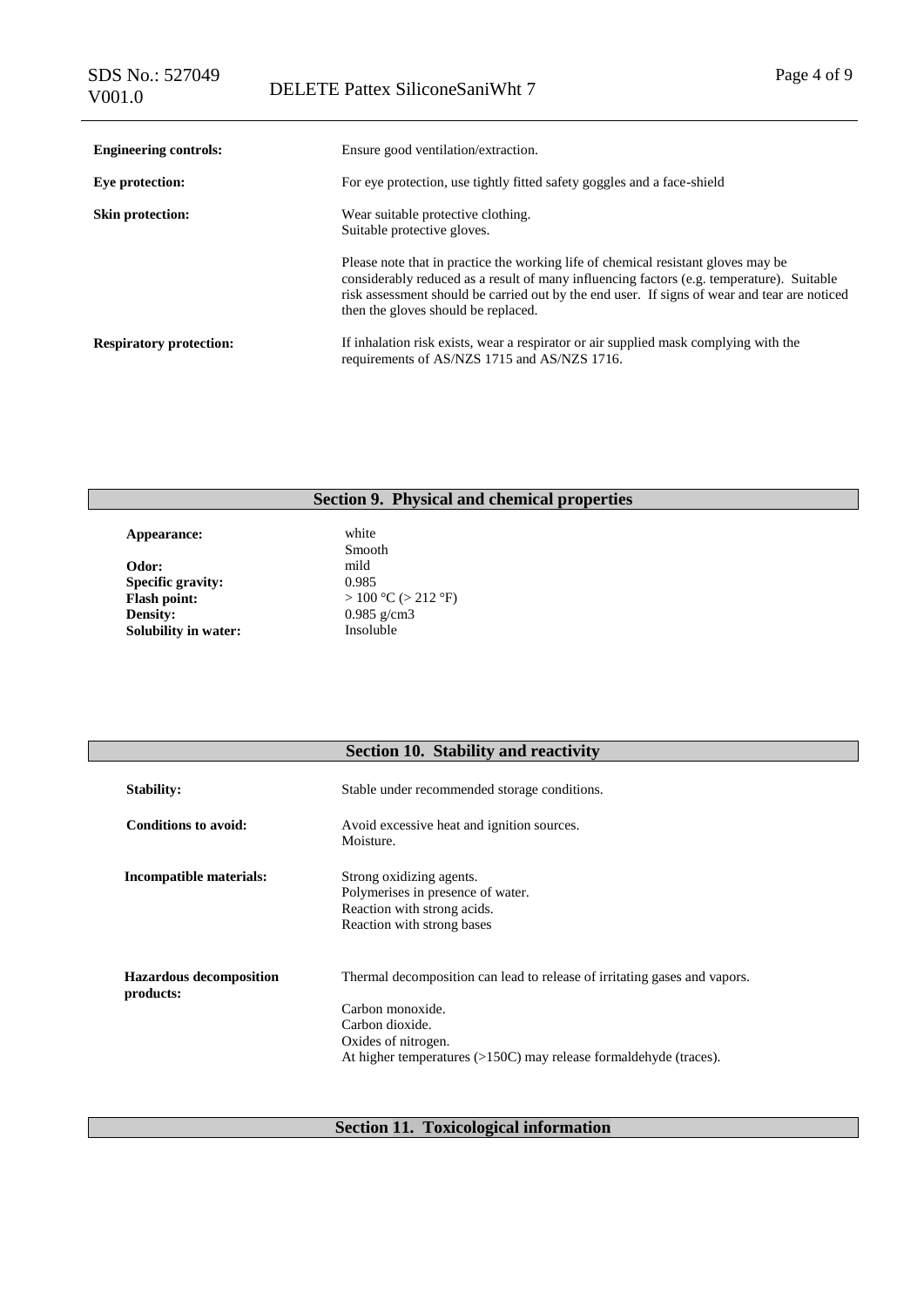| <b>Health Effects:</b> |                                                                                           |
|------------------------|-------------------------------------------------------------------------------------------|
| <b>Ingestion:</b>      | Ingestion can cause gastrointestinal irritation, nausea, vomiting and diarrhea.           |
| Skin:                  | May cause mild skin irritation.                                                           |
|                        | Symptoms may include redness, edema, drying, defatting and cracking of the skin.          |
|                        | May cause skin sensitization.                                                             |
| <b>Eves:</b>           | Causes serious eye irritation.                                                            |
|                        | Symptoms may include severe irritation, pain, tearing, blurred vision.                    |
| <b>Inhalation:</b>     | Inhalation of vapors or mists of the product may be irritating to the respiratory system. |

# **Acute toxicity:**

| <b>Hazardous components</b> | Value | Value                   | Route of    | <b>Exposure</b> | <b>Species</b> | Method                     |
|-----------------------------|-------|-------------------------|-------------|-----------------|----------------|----------------------------|
| CAS-No.                     | type  |                         | application | time            |                |                            |
| Butan-2-one O,O',O"-        | LD50  | $2,463$ mg/kg           | oral        |                 | rat            | OECD Guideline 401 (Acute  |
| (methylsilylidyne)trioxim   | LD50  | $> 2,000 \text{ mg/kg}$ |             |                 | rat            | Oral Toxicity)             |
|                             |       |                         | dermal      |                 |                | OECD Guideline 402 (Acute  |
| 22984-54-9                  |       |                         |             |                 |                | Dermal Toxicity)           |
| Butan-2-one $O.O'.O''-$     | LD50  | $> 2,000 \text{ mg/kg}$ | oral        |                 | rat            | OECD Guideline 425 (Acute  |
| (vinylsilylidyne)trioxime   | LD50  | $> 2,009$ mg/kg         |             |                 | rat            | Oral Toxicity: Up-and-Down |
| 2224-33-1                   |       |                         | dermal      |                 |                | Procedure)                 |
|                             |       |                         |             |                 |                | OECD Guideline 402 (Acute  |
|                             |       |                         |             |                 |                | Dermal Toxicity)           |
| $N-(3-$                     | LD50  | $2,295$ mg/kg           | oral        |                 | rat            | EPA OPPTS 870.1100 (Acute  |
| (Trimethoxysilyl)propyl)e   | LC50  | $1.49 - 2.44$ mg/l      | inhalation  | 4 h             | rat            | Oral Toxicity)             |
| thylenediamine              | LD50  | $> 2,000 \text{ mg/kg}$ | dermal      |                 | rat            | EPA OPPTS 870.1300 (Acute  |
| 1760-24-3                   |       |                         |             |                 |                | inhalation toxicity)       |
|                             |       |                         |             |                 |                | EPA OPPTS 870.1200 (Acute  |
|                             |       |                         |             |                 |                | Dermal Toxicity)           |

# **Serious eye damage/irritation:**

| <b>Hazardous components</b> | <b>Result</b>     | <b>Exposure</b> | <b>Species</b> | <b>Method</b>               |
|-----------------------------|-------------------|-----------------|----------------|-----------------------------|
| CAS-No.                     |                   | time            |                |                             |
| Butan-2-one $O.O'.O''-$     | irritating        |                 | rabbit         | OECD Guideline 405 (Acute   |
| (methylsilylidyne)trioxim   |                   |                 |                | Eye Irritation / Corrosion) |
| e                           |                   |                 |                |                             |
| 22984-54-9                  |                   |                 |                |                             |
| $N-(3-$                     | highly irritating |                 | rabbit         | OECD Guideline 405 (Acute   |
| (Trimethoxysilyl)propyl)e   |                   |                 |                | Eye Irritation / Corrosion) |
| thylenediamine              |                   |                 |                |                             |
| 1760-24-3                   |                   |                 |                |                             |

# **Respiratory or skin sensitization:**

| <b>Hazardous components</b> | <b>Result</b> | <b>Test type</b> | <b>Species</b> | Method                     |
|-----------------------------|---------------|------------------|----------------|----------------------------|
| CAS-No.                     |               |                  |                |                            |
| Butan-2-one O,O',O"-        | Sensitizing   | Guinea pig       | guinea pig     | OECD Guideline 406 (Skin   |
| (methylsilylidyne)trioxim   |               | maximisat        |                | Sensitisation)             |
| e                           |               | ion test         |                |                            |
| 22984-54-9                  |               |                  |                |                            |
| Butan-2-one O,O',O"-        | Sensitizing   | Guinea pig       | guinea pig     | OECD Guideline 406 (Skin   |
| (vinylsilylidyne)trioxime   |               | maximisat        |                | Sensitisation)             |
| 2224-33-1                   |               | ion test         |                |                            |
| $N-(3-$                     | sensitising   | Mouse            | guinea pig     | OECD Guideline 429 (Skin   |
| (Trimethoxysilyl)propyl)e   |               | local            |                | Sensitisation: Local Lymph |
| thylenediamine              |               | lymphnod         |                | Node Assay)                |
| 1760-24-3                   |               | e assay          |                |                            |
|                             |               | (LLNA)           |                |                            |

# **Germ cell mutagenicity:**

| <b>Hazardous</b> components<br>CAS-No.                            | <b>Result</b> | Type of study /<br>Route of<br>administration           | <b>Metabolic</b><br>activation /<br><b>Exposure time</b> | <b>Species</b> | <b>Method</b>                                                              |
|-------------------------------------------------------------------|---------------|---------------------------------------------------------|----------------------------------------------------------|----------------|----------------------------------------------------------------------------|
| Butan-2-one $O.O'.O''-$<br>(vinylsilylidyne)trioxime<br>2224-33-1 | negative      | bacterial reverse<br>mutation assay (e.g.<br>Ames test) | with and without                                         |                | <b>OECD</b> Guideline 471<br>(Bacterial Reverse Mutation)<br>Assay)        |
| Butan-2-one $O.O'.O''-$<br>(vinylsilylidyne)trioxime<br>2224-33-1 | negative      | intraperitoneal                                         |                                                          | mouse          | <b>OECD</b> Guideline 474<br>(Mammalian Erythrocyte)<br>Micronucleus Test) |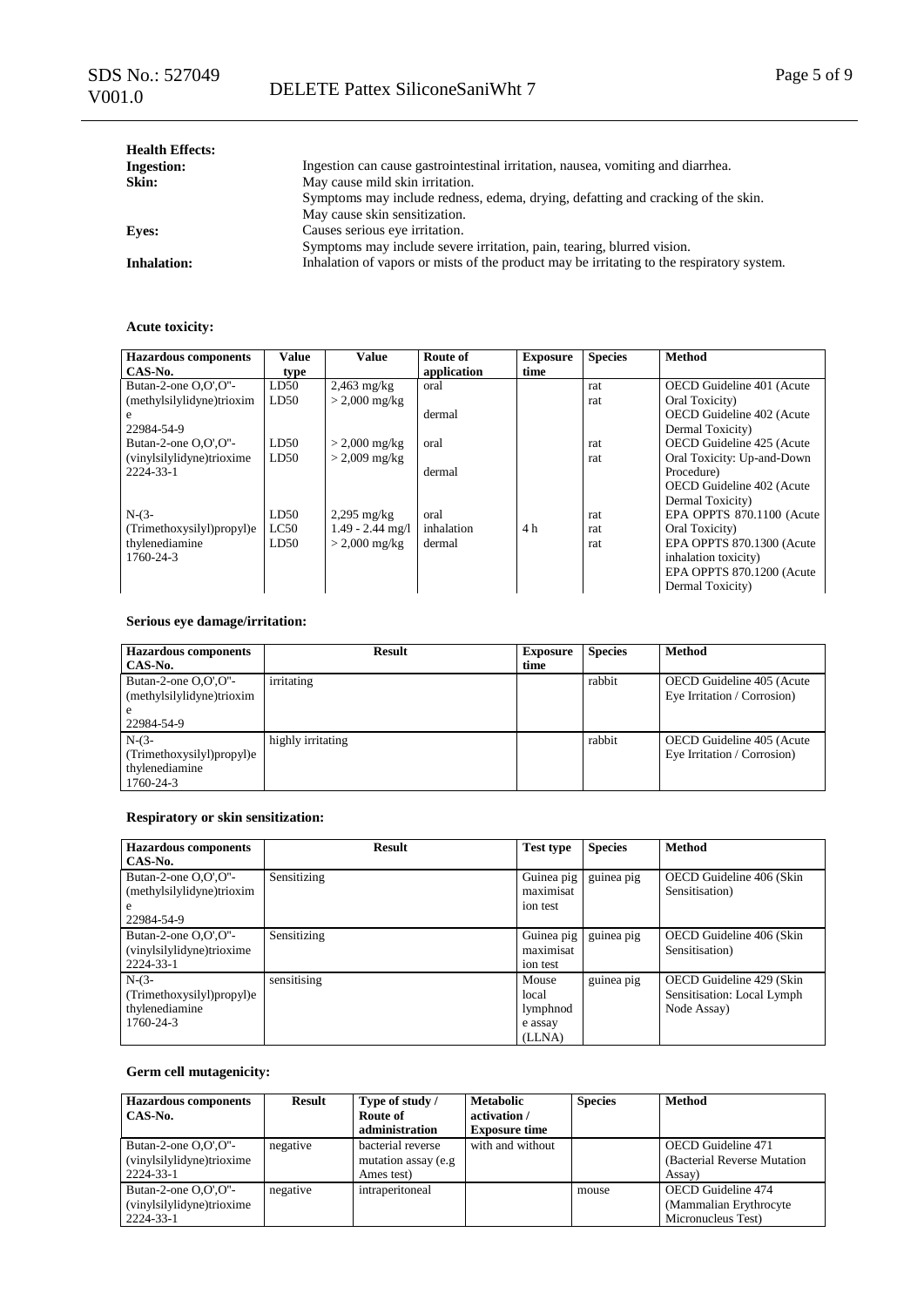# **Repeated dose toxicity:**

| <b>Hazardous components</b><br>CAS-No.                            | Result           | Route of<br>application | <b>Exposure time</b> /<br><b>Frequency of</b><br>treatment | <b>Species</b> | <b>Method</b>                                                                                                                                |
|-------------------------------------------------------------------|------------------|-------------------------|------------------------------------------------------------|----------------|----------------------------------------------------------------------------------------------------------------------------------------------|
| Butan-2-one $O.O'.O''-$<br>(vinylsilylidyne)trioxime<br>2224-33-1 | $NOAEL=10$ mg/kg | oral: gavage            |                                                            | rat            | OECD Guideline 422<br>(Combined Repeated Dose)<br>Toxicity Study with the<br>Reproduction / Developmental<br><b>Toxicity Screening Test)</b> |

# **Section 12. Ecological information**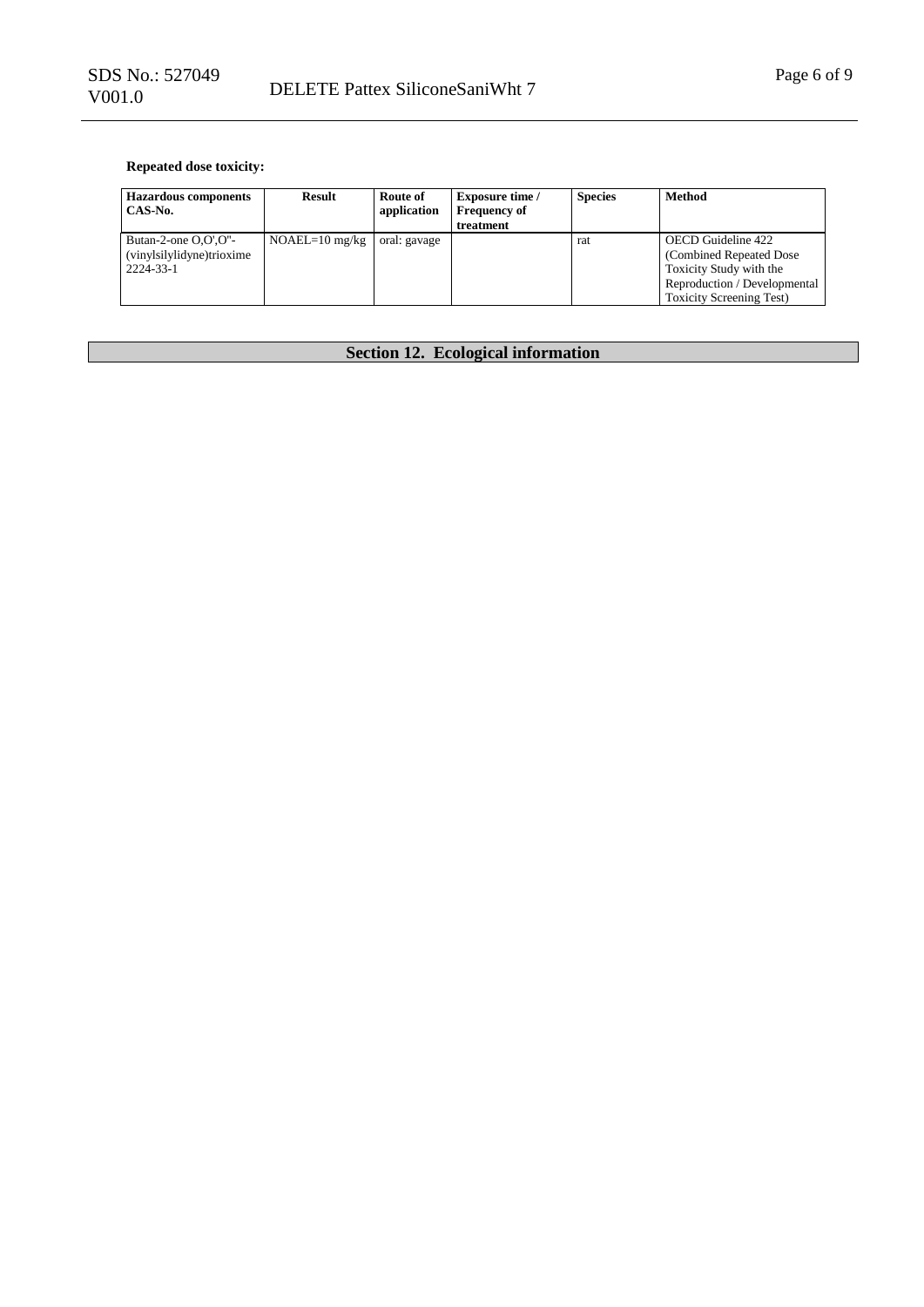General ecological information: Do not empty into drains / surface water / ground water.

Ecotoxicity: **Harmful to aquatic life with long lasting effects.** 

# **Toxicity:**

| <b>Hazardous components</b>                 | Value            | Value              | Acute                           | <b>Exposure</b> | <b>Species</b>                                    | Method                                       |
|---------------------------------------------|------------------|--------------------|---------------------------------|-----------------|---------------------------------------------------|----------------------------------------------|
| CAS-No.                                     | type             |                    | <b>Toxicity</b><br><b>Study</b> | time            |                                                   |                                              |
| Butan-2-one O,O',O"-                        | LC50             | $> 560$ mg/l       | Fish                            | 96h             | Brachydanio rerio (new name:                      | <b>OECD</b> Guideline                        |
| (methylsilylidyne)trioxime                  |                  |                    |                                 |                 | Danio rerio)                                      | 203 (Fish, Acute                             |
| 22984-54-9                                  |                  |                    |                                 |                 |                                                   | <b>Toxicity Test)</b>                        |
| Butan-2-one O,O',O"-                        | EC50             | $> 750$ mg/l       | Daphnia                         | 48h             | Daphnia magna                                     | <b>OECD</b> Guideline                        |
| (methylsilylidyne)trioxime                  |                  |                    |                                 |                 |                                                   | 202 (Daphnia sp.                             |
| 22984-54-9                                  |                  |                    |                                 |                 |                                                   | Acute                                        |
|                                             |                  |                    |                                 |                 |                                                   | Immobilisation<br>Test)                      |
| Butan-2-one O,O',O"-                        | EC50             | 94 mg/l            | Algae                           | 72 h            | Selenastrum capricornutum                         | <b>OECD</b> Guideline                        |
| (methylsilylidyne)trioxime                  |                  |                    |                                 |                 | (new name: Pseudokirchnerella 201 (Alga, Growth   |                                              |
| 22984-54-9                                  |                  |                    |                                 |                 | subcapitata)                                      | <b>Inhibition Test)</b>                      |
| Butan-2-one O,O',O"-                        | <b>NOEC</b>      | $30 \text{ mg}/1$  | Algae                           | 72 h            | Selenastrum capricornutum                         | <b>OECD</b> Guideline                        |
| (methylsilylidyne)trioxime                  |                  |                    |                                 |                 | (new name: Pseudokirchnerella 201 (Alga, Growth   |                                              |
| 22984-54-9                                  |                  |                    |                                 |                 | subcapitata)                                      | Inhibition Test)                             |
| Butan-2-one O,O',O"-                        | LC50             | $> 560$ mg/l       | Fish                            | 96 h            | Brachydanio rerio (new name:                      | <b>OECD</b> Guideline                        |
| (vinylsilylidyne)trioxime<br>2224-33-1      |                  |                    |                                 |                 | Danio rerio)                                      | 203 (Fish, Acute<br><b>Toxicity Test)</b>    |
| Butan-2-one O,O',O"-                        | <b>NOEC</b>      | $50 \text{ mg}/l$  | Fish                            | 14 d            | Oryzias latipes                                   | <b>OECD</b> Guideline                        |
| (vinylsilylidyne)trioxime                   |                  |                    |                                 |                 |                                                   | 204 (Fish,                                   |
| 2224-33-1                                   |                  |                    |                                 |                 |                                                   | <b>Prolonged Toxicity</b>                    |
|                                             |                  |                    |                                 |                 |                                                   | Test: 14-day Study)                          |
| Butan-2-one O,O',O"-                        | EC50             | $201$ mg/l         | Daphnia                         | 48h             | Daphnia magna                                     | <b>OECD</b> Guideline                        |
| (vinylsilylidyne)trioxime                   |                  |                    |                                 |                 |                                                   | 202 (Daphnia sp.                             |
| 2224-33-1                                   |                  |                    |                                 |                 |                                                   | Acute<br>Immobilisation                      |
|                                             |                  |                    |                                 |                 |                                                   | Test)                                        |
| Butan-2-one O,O',O"-                        | EC <sub>50</sub> | 94 mg/l            | Algae                           | 72h             | Selenastrum capricornutum                         | <b>OECD</b> Guideline                        |
| (vinylsilylidyne)trioxime                   |                  |                    |                                 |                 | (new name: Pseudokirchnerella   201 (Alga, Growth |                                              |
| 2224-33-1                                   |                  |                    |                                 |                 | subcapitata)                                      | Inhibition Test)                             |
| Butan-2-one O,O',O"-                        | <b>NOEC</b>      | $30 \text{ mg}/1$  | Algae                           | 72 h            | Selenastrum capricornutum                         | <b>OECD</b> Guideline                        |
| (vinylsilylidyne)trioxime<br>2224-33-1      |                  |                    |                                 |                 | (new name: Pseudokirchnerella 201 (Alga, Growth   | <b>Inhibition Test)</b>                      |
| $N-(3-$                                     | LC50             | $168$ mg/l         | Fish                            | 96 h            | subcapitata)<br>Pimephales promelas               | <b>OECD</b> Guideline                        |
| (Trimethoxysilyl)propyl)ethyl               |                  |                    |                                 |                 |                                                   | 203 (Fish, Acute                             |
| enediamine                                  |                  |                    |                                 |                 |                                                   | <b>Toxicity Test)</b>                        |
| 1760-24-3                                   |                  |                    |                                 |                 |                                                   |                                              |
| $N-(3-$                                     | EC50             | 87.4 mg/l          | Daphnia                         | 48h             | Daphnia magna                                     | <b>OECD</b> Guideline                        |
| (Trimethoxysilyl)propyl)ethyl               |                  |                    |                                 |                 |                                                   | 202 (Daphnia sp.                             |
| enediamine<br>1760-24-3                     |                  |                    |                                 |                 |                                                   | Acute<br>Immobilisation                      |
|                                             |                  |                    |                                 |                 |                                                   | Test)                                        |
| $N-(3-$                                     | EC50             | $8.8 \text{ mg}/l$ | Algae                           | 96 h            | Pseudokirchnerella subcapitata                    | <b>OECD</b> Guideline                        |
| (Trimethoxysilyl)propyl)ethyl               |                  |                    |                                 |                 |                                                   | 201 (Alga, Growth                            |
| enediamine                                  |                  |                    |                                 |                 |                                                   | Inhibition Test)                             |
| 1760-24-3                                   |                  |                    |                                 |                 |                                                   |                                              |
| $N-(3-$                                     | <b>NOEC</b>      | $3.1 \text{ mg}/1$ | Algae                           | 96 h            | Pseudokirchnerella subcapitata                    | <b>OECD</b> Guideline                        |
| (Trimethoxysilyl)propyl)ethyl<br>enediamine |                  |                    |                                 |                 |                                                   | 201 (Alga, Growth<br><b>Inhibition Test)</b> |
| 1760-24-3                                   |                  |                    |                                 |                 |                                                   |                                              |
| $N-(3-$                                     | <b>EC 50</b>     | 435 mg/l           | Bacteria                        | 3 <sub>h</sub>  |                                                   | <b>OECD</b> Guideline                        |
| (Trimethoxysilyl)propyl)ethyl               |                  |                    |                                 |                 |                                                   | 209 (Activated                               |
| enediamine                                  |                  |                    |                                 |                 |                                                   | Sludge, Respiration                          |
| 1760-24-3                                   |                  |                    |                                 |                 |                                                   | Inhibition Test)                             |

# **Persistence and degradability:**

| $-$<br>-----<br>nponents<br>Hazai<br>con<br>rdous | Kesult<br>------- | –<br>Koute<br>-01<br>__<br>. | $\cdots$<br>Degradabilit | Methoc<br>$\cdots$ |
|---------------------------------------------------|-------------------|------------------------------|--------------------------|--------------------|
| ъ.<br>NU.                                         |                   | ony<br>.<br>auon             |                          |                    |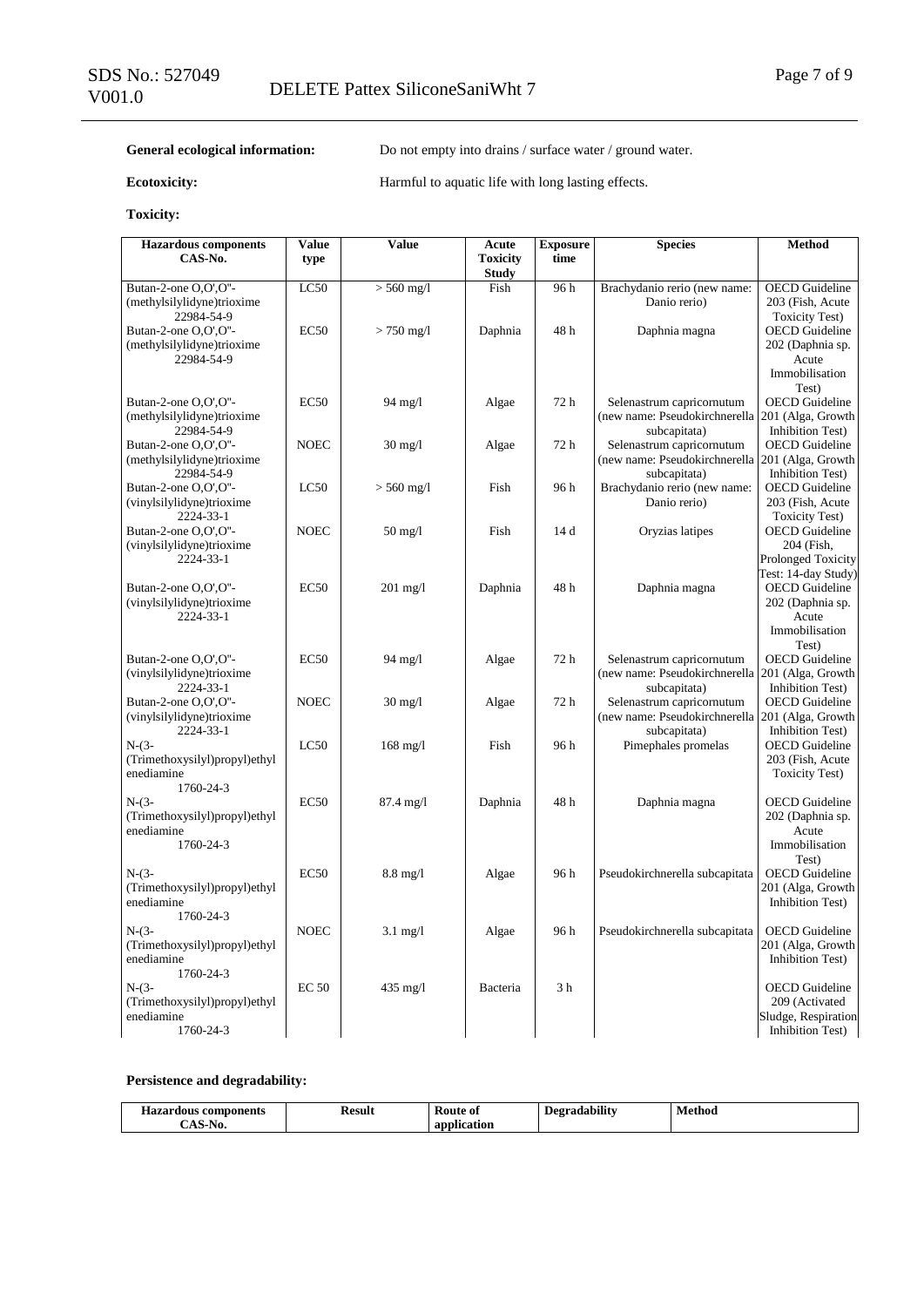| Butan-2-one $O.O'.O''-$<br>(methylsilylidyne)trioxime<br>22984-54-9 | Not.<br>biodegradable. | readily aerobic | 26 % | OECD Guideline 301 C (Ready<br>Biodegradability: Modified MITI<br>$Test$ (I))        |
|---------------------------------------------------------------------|------------------------|-----------------|------|--------------------------------------------------------------------------------------|
| Butan-2-one O,O',O"-<br>(vinylsilylidyne)trioxime<br>2224-33-1      | Not<br>biodegradable.  | readily aerobic | 26 % | OECD Guideline 301 C (Ready<br>Biodegradability: Modified MITI<br>$Test$ (I)         |
| $N-(3-$<br>(Trimethoxysilyl)propyl)ethyl<br>enediamine<br>1760-24-3 |                        | aerobic         | 50 % | OECD Guideline 301 A (new<br>version) (Ready Biodegradability:<br>DOC Die Away Test) |

#### **Bioaccumulative potential / Mobility in soil:**

| <b>Hazardous</b> components                                         | LogPow  | Bioconcentration | Exposure | <b>Species</b> | Temperature | Method        |
|---------------------------------------------------------------------|---------|------------------|----------|----------------|-------------|---------------|
| CAS-No.                                                             |         | factor (BCF)     | time     |                |             |               |
| Butan-2-one $O.O'.O''-$<br>(methylsilylidyne)trioxime<br>22984-54-9 | 9.83    |                  |          |                |             | not specified |
| $N-(3-$<br>(Trimethoxysilyl)propyl)ethyl<br>enediamine<br>1760-24-3 | $-1.67$ |                  |          |                |             | not specified |

|                                 | <b>Section 13. Disposal considerations</b>                                                                                                                                                                                                    |
|---------------------------------|-----------------------------------------------------------------------------------------------------------------------------------------------------------------------------------------------------------------------------------------------|
| Waste disposal of product:      | Dispose of in accordance with local and national regulations.                                                                                                                                                                                 |
| Disposal for uncleaned package: | After use, tubes, cartons and bottles containing residual product should be disposed of as<br>chemically contaminated waste in an authorised legal land fill site or incinerated.<br>Disposal must be made according to official regulations. |

# **Section 14. Transport information**

#### **Road and Rail Transport:**

Dangerous Goods information: Not classified as Dangerous Goods according to the criteria of the Australian Code for the Transport of Dangerous Goods by Road and Rail (ADG Code).

**General information:** Not hazardous according to RID, ADR, ADN, IMDG, IATA-DGR.

# **Section 15. Regulatory information**

| <b>SUSMP Poisons Schedule</b> | None                                                                                                               |
|-------------------------------|--------------------------------------------------------------------------------------------------------------------|
| AICS:                         | All components are listed or are exempt from listing on the Australian Inventory of<br>Chemical Substances (AICS). |